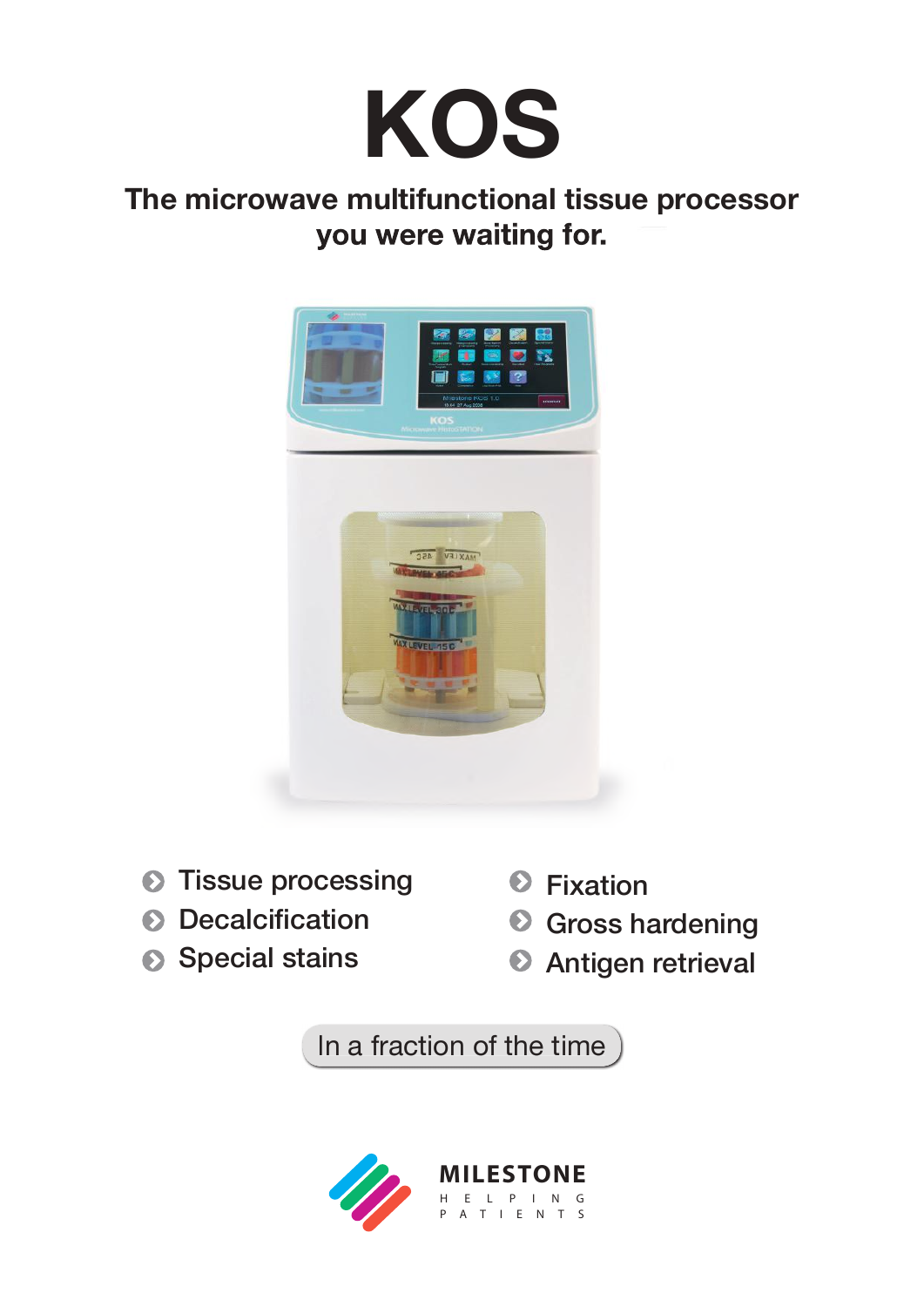# KOS\*Smart and Fast

\*KOS (Greek island). Home of Hippokrates, "Father of Medicine".



### Rapid multifunctional microwave tissue processor.

A state-of-the-art, multifunctional microwave tissue processor, the KOS is ideally suited as a complement to existing capabilities found in histology laboratories, where the multitasking nature of the instrument can enhance and accelerate many of the typical applications encountered.

- **SMART.** Icons driven.
- **FAST.** Factory prestored optimized, full documented protocols for rapid, microwave enhanced procedures. No calibrations required. Just plug-in and process.
- **RELIABLE.** Sensors controlled for protection of your precious specimens.
- **FLEXIBLE.** User defined customized programs can be created and added to a most used favorites list for quick access, as required for meeting the needs of each user laboratory.

# Multifunctional. **One** Unit. **Six** Major Applications













Histoprocessing Decalcification Special Stains Time/Temperature Fixation Gross Hardening







### **FULL COMPLIANCE TO CAP – C.L.S.I. GUIDELINES**

The KOS tissue processor will enable the laboratory manager to fulfill the requirements set by the C.L.S.I. and CAP inspection guidelines. The ideal substitute for the "kitchen type" microwave oven utilized in many histology laboratories.

#### **C.L.S.I. (FORMERLY N.C.C.L.S.)** GUIDELINES.

REFERENCE: *Clinical and Laboratory Standards Institute. Microwave Device use in the Histology Laboratory; Approved Guideline.*

C.L.S.I. document GP28-A (ISBN 1-56238-563-1).

**CAP GUIDELINES**. REFERENCE: *Commission on laboratory accreditation. Anatomic pathology checklist - Rev. September 2007*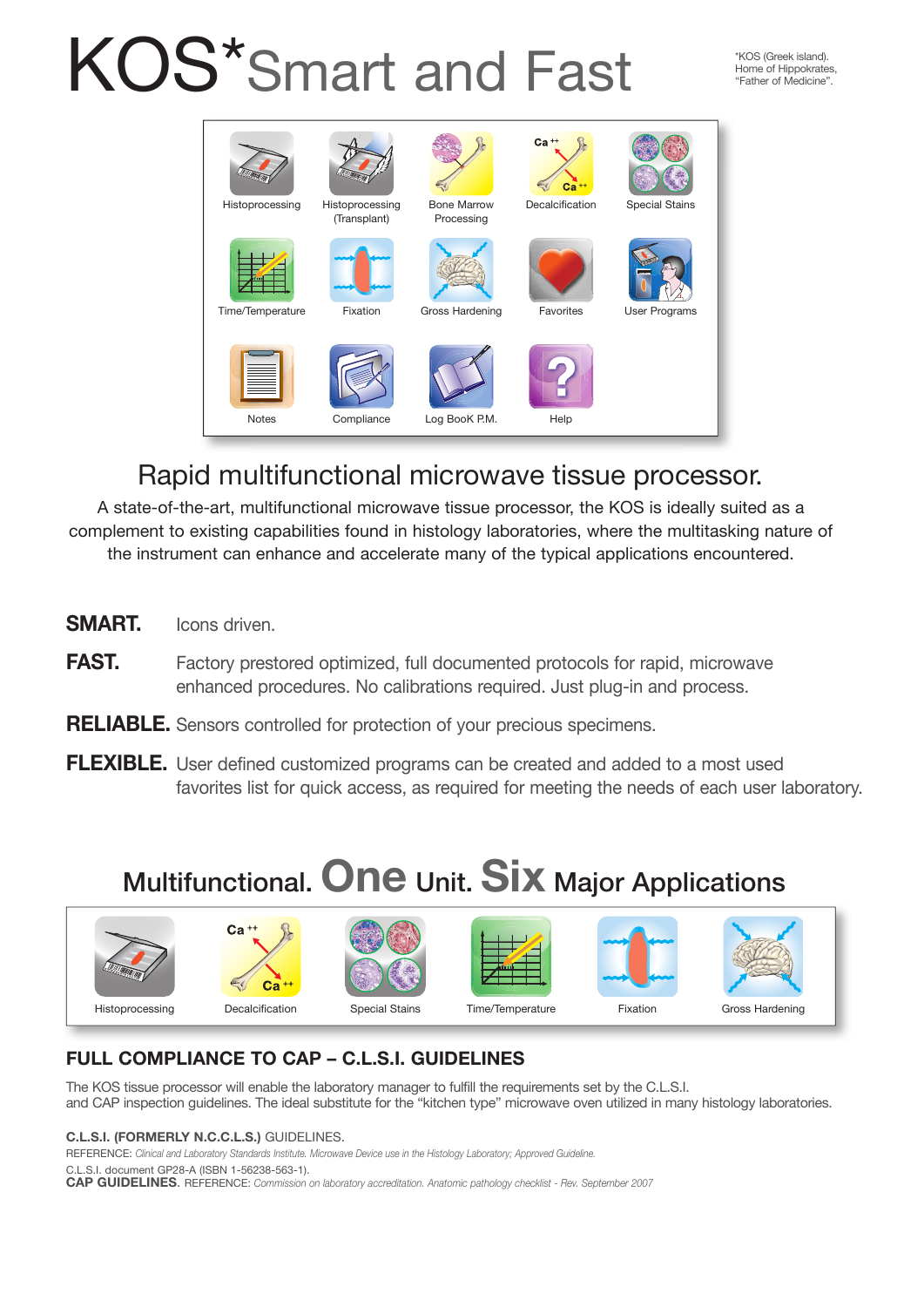# **Rapid tissue processing**

#### **Same day results for all tissue types.**

- From 1 to 45 cassettes
- Ideal for transplant centers (Urgent biopsies)
- Safe. No xylene
- No proprietary reagents (Ethanol – isopropanol only)

#### **HIGH QUALITY SLIDES**

No compromise in regard to morphology and staining expression. Staining properties of microwave processed specimens are excellent for **H&E** routine staining, **HC, IHC, FISH.** In a fraction of the time.





Colonic biopsy, microwave processed in 30 minutes. H&E, x 400.



Adenocarcinoma, microwave processed Cytokeratin CAM5.2, x 400.



Breast cells HER2 amplification detection by FISH processed by microwaves. Red-labeled HER2 probe, x 800.



Breast cells HER2 amplification detection by IHC, processed by microwaves. Hematoxylin counterstain, x 400.



#### **FAST. UNMATCHED TISSUE PROCESSING TIMES.**

**30 minutes**

**for transplant biopsies including fixation.**

#### **30 minutes**

**for 1.5 mm biopsies. Add 10 minutes to include fixation.**

#### **80 minutes**

**for 3 mm biopsies. Add 25 minutes to include fixation.**

### **EASY. ICONS DRIVEN MENU.**







**1)** Select thickness **2)** Select number of cassettes **3)** Select reagents







**4)** Press **GO**. **5)** Press **START.** That's all Time left will be shown on the terminal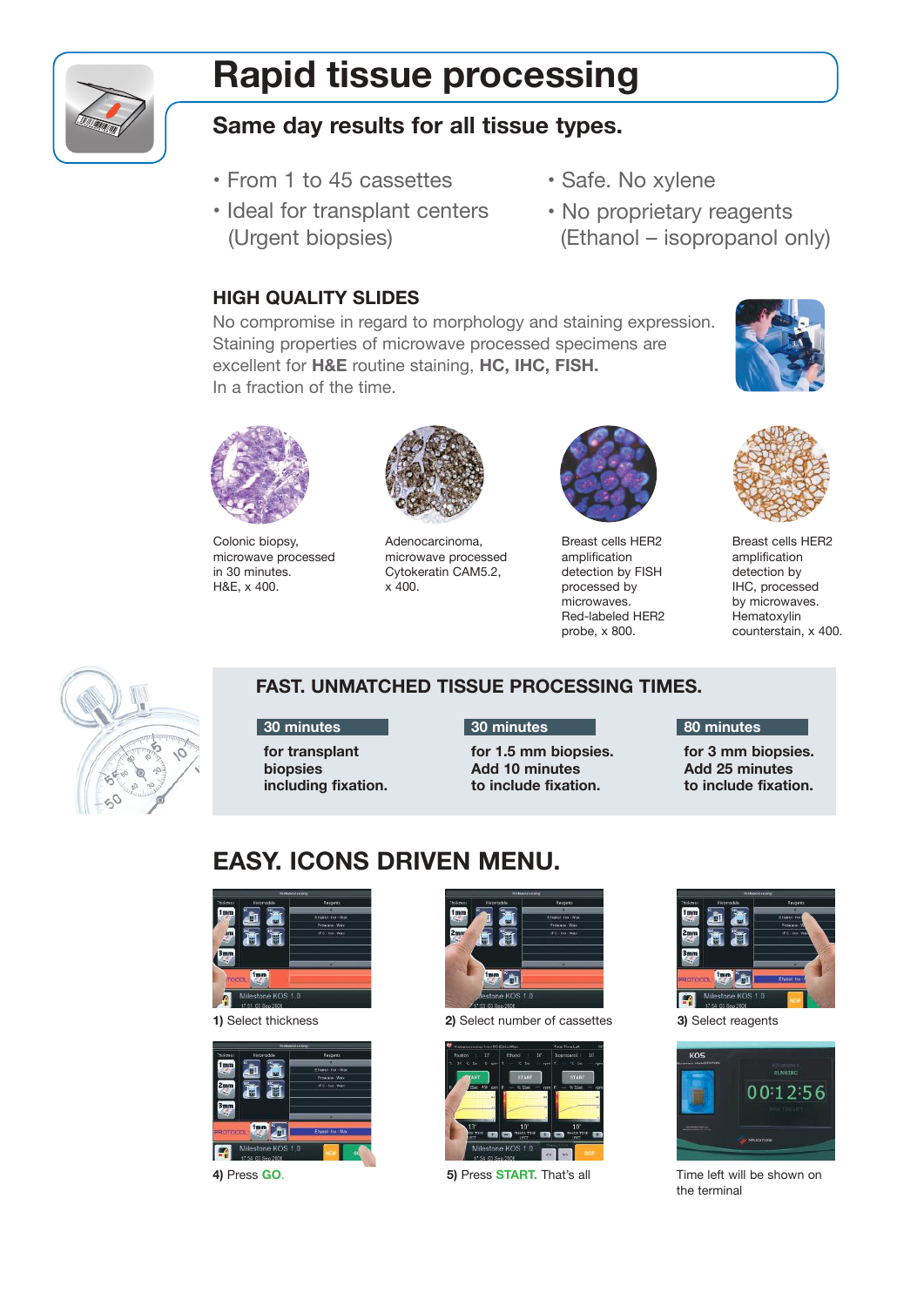

# **Bone Marrow processing**

#### **Same-day diagnosis for bone marrow trephine biopsies. Will this help your patient?**

#### **DECALCIFICATION + PROCESSING IN LESS THAN 3 HOURS !**

An ideal application of the technology and multifunctionality of the KOS. Optimized decalcification and processing protocols are factory stored.

|--|

Decalcification: 80 minutes Processing: 60 minutes Total time: 140 minutes

FORMIC ACID (5%). Decalcification: 20 minutes Processing: 60 minutes Total time: 80 minutes

#### **FAST TURN AROUND TIME**

| Fixation in formalin:<br>Rinsing in tap water<br>Decalcification (formic acid)<br>Rinsing in ethanol<br>Tissue processing (Prowave)<br>Impregnation in Wax | <b>Minutes</b><br>10<br>10<br>20<br>15<br>23 | Temp. <sup>°</sup> C<br>50<br>50 |                                 |
|------------------------------------------------------------------------------------------------------------------------------------------------------------|----------------------------------------------|----------------------------------|---------------------------------|
| <b>Total time (minutes)</b>                                                                                                                                | 80                                           |                                  | Bone marrow,<br>EDTA, H&E x 100 |



# **Rapid Bone Decalcification**

Up to 45 cassettes.

An excellent application for the KOS. The efficient stirring continuously keeps the bone surface in contact with "fresh" decalcifier, positively influencing the equilibrium:



## **(Bone) Ca ++ Ca ++ (Solution)**



Simply select the temperature, the number of cassettes and the decalcifying solution.

Press GO  $\frac{1}{2}$ 



CORE BIOPSY DECALCIFICATION TIMES (50° C)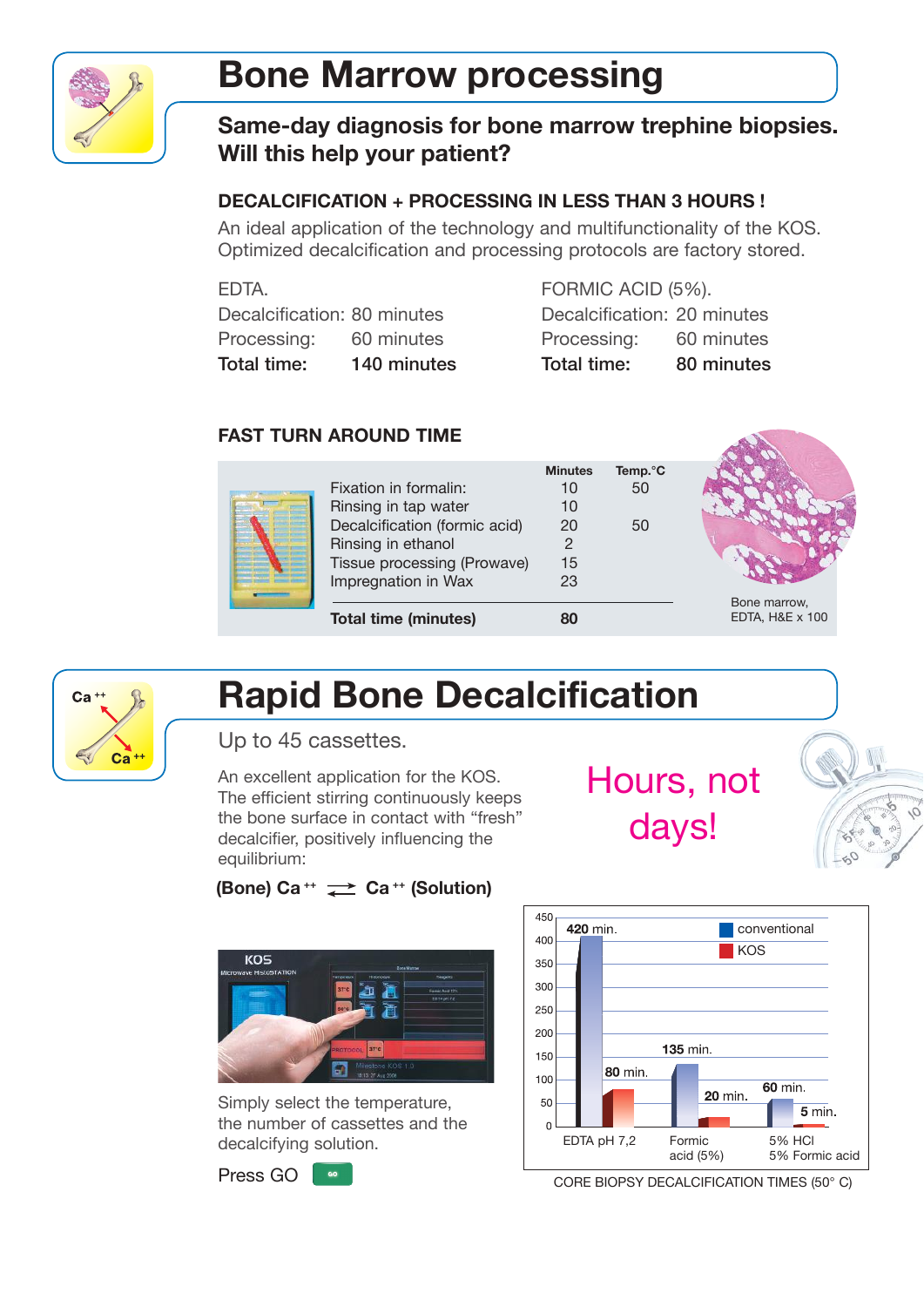

### **Special Stains**

#### **Up to 76% time saving for histochemical staining protocols**

Several time consuming staining procedures are enhanced by microwave irradiation. Factory stored, optimized, step by step protocols for most common stains for 1-40 slides. Preset or customized programs guarantee operator independent, consistent results.

- No splashing, constant pH conditions
- Magnetic stiring for temperature uniformity along the entire length of the slides



| <b>Stains</b>                 | Standard<br>(minutes) | <b>KOS</b><br>(minutes) | Time<br>Saving % | Staining<br>intensity |
|-------------------------------|-----------------------|-------------------------|------------------|-----------------------|
| GMS (Fungi)                   | 130                   | 25                      | 76               | Increased             |
| <b>GRIMELIUS (Agryrophil)</b> | 65                    | 13                      | 72               | Increased             |
| <b>MASSON TRICHROME</b>       | 120                   | 32                      | 70               | Increased             |
| <b>MASSON FONTANA</b>         | 80                    | 19                      | 70               | Increased             |
| <b>PAS</b>                    | 50                    | 21                      | 50               | Increased             |
| ALCIAN BLUE                   | 34                    | 13                      | 61               | Increased             |
| ZIEHL NIELSEN                 | 39                    | 11                      | 61               | Increased             |
| <b>ELASTICA (ORCEIN)</b>      | 30                    | 7                       | 62               | Increased             |
| PEARLS IRON STAIN             | 21                    | 8                       | 46               | Increased             |

^ Note: Times include non-microwave treatment steps





Alcian Blue: Bowel biopsy, x 400.





Select stains menu Select specific stain Follow the step by step screen indications



Microwave programs are pre-stored



PAS, stomach gland. x 400.



### **Time at temperature steps/Antigen retrieval**

Grimelius Argyrophyl cells in Duodenum,

x 400.





User's programs can be easily set up and stored under "Favorites" for easy operation